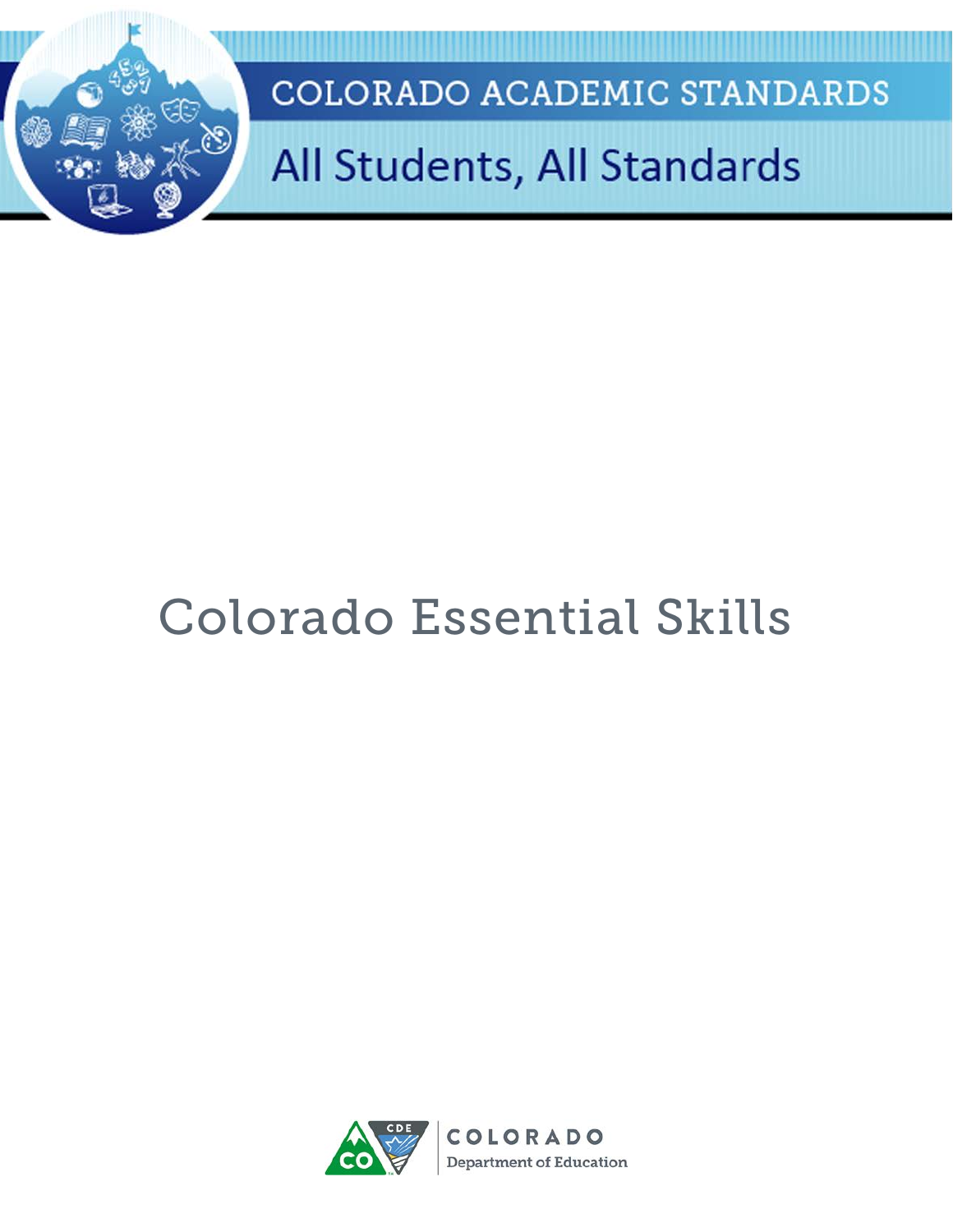## CDE Competencies and Skills Internal Support Team

- Floyd Cobb, Executive Director, Teaching and Learning Unit
- Melissa Colsman, Associate Commissioner, Division of Student Learning
- Karol Gates, Director, Office of Standards and Instructional Support
- Nancie Linville, Retired Director of the Office of Early Learning and School Readiness
- Roseyn Hood, Special Assistant to the Commissioner
- Scott Ross, Director, Office of Learning **Supports**
- Robin Russel, Graduation Guidelines Manager, Office of Postsecondary and Workforce Readiness
- Misti Ruthven, Director, Office of Postsecondary Readiness
- Becky Russell, School Library/Digital Literacy Instructional Specialist, State Library
- Sharon Triolo-Moloney, Retired P-3 Alignment Director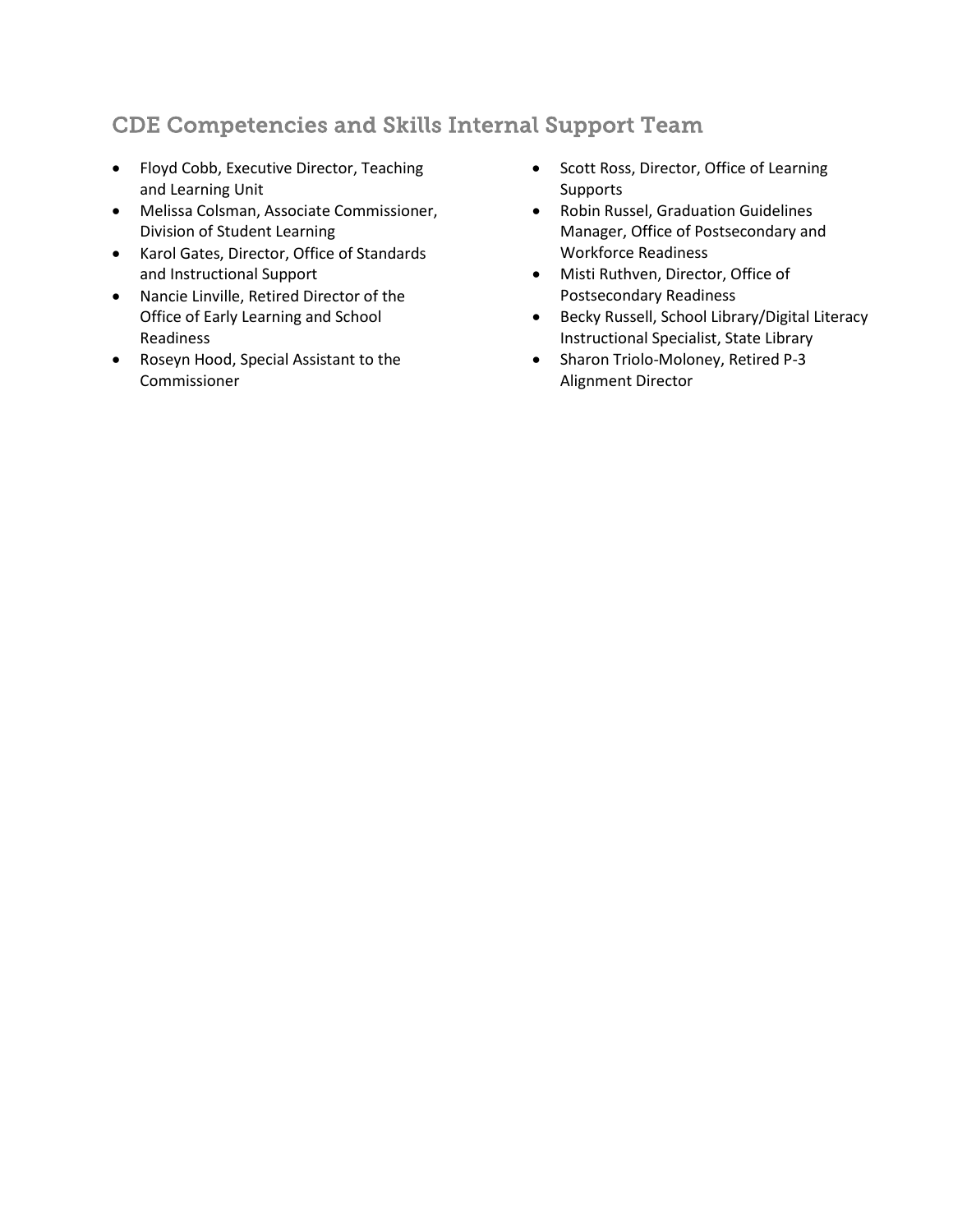### Purpose

In 2008, Colorado passed legislation (Senate Bill 212, also known as CAP4K) that requires the State Board of Education to adopt content standards that prepare students for the 21st century workforce and for active citizenship upon receiving a high school diploma. In addition to the requirement that students meet those content standards, students must also (to the extent practicable) develop and demonstrate skills (Fig. 1) essential for success in professional life. The same law also requires a revision to the Colorado Academic standards by July 1, 2018, and every six years thereafter.

During the 2008-10 standards development process, these skills were referred to as "21<sup>st</sup> Century Skills." However, the standards review and revision process created an opportunity for these skills to be revisited and clarified. In an effort to update Colorado's 21st Century Skills and better align these skills from preschool through postsecondary, the Colorado Department of Education brought together a cross-unit team of specialists to create this Essential Skills Guidance Resource document that would serve as a supplement to the revised Colorado Academic Standards. The intention of this guiding document is to clearly identify how these statutorily identified skills manifest in early childhood and continue through their postsecondary pursuits leading to in-demand employment skills. Developmentally appropriate support for these skills should occur in all subject areas throughout students' academic careers. Understanding the importance of these skills is the first step in achieving life-long success for all students.

## Essential Skills Framework Development

Figure 1: Essential Skills Required in the Colorado Academic Standards

- creativity and innovation skills;
- critical-thinking and problem-solving skills
- communication and collaboration skills; social and cultural awareness; civic engagement
- initiative and self-direction;
- flexibility;
- productivity and accountability;
- character and leadership;
- the ability to use the information and communications technologies to find, evaluate, create and communicate information

The framework for the Essential Skills document was influenced by the groundwork laid by the in-demand skills identified in the 2015 [Colorado Talent Pipeline Report.](https://www.colorado.gov/pacific/sites/default/files/2015%20Talent%20Pipeline%20Report.pdf) The Pipeline report was authored by the Colorado Workforce Development Council in partnership with a number of state agencies.<sup>[1](#page-2-0)</sup> The goal of this publication was to explore Colorado jobs that have high growth rates in an effort to better align student skills with behaviors necessary for successful employment in Colorado. To that end, the group "… identified 20 core skills necessary to enter the workforce or continue education beyond high school; these include skills such as critical thinking, creativity, self-direction, cultural awareness, time management and self-advocacy" (CWDC, 2016, p. 5). These skills were grouped under four core categories of Entrepreneurial, Personal, Civic/Interpersonal and Professional skills to add greater clarity to the dispositions that all graduates should demonstrate. This Essential Skills document uses these core skills categories to group the essential P – 12 academic skills from CAP4K to enable focus on the development of postsecondary and workforce skills that Colorado graduates should demonstrate.

As this document was in the process of refinement, CDE sought feedback from the public and other statewide participants in business and industry, education, non-profit organizations and government sectors. This process occurred throughout 2017, helping to improve the final version of this resource guide.

The Essential Skills resource document has been developed to ensure that the core skills can be meaningfully applied regardless of age/grade. The framework relies upon the Dreyfus model (Dreyfus & Dreyfus, 1980, 2005) which delineates the acquisition of skills from Novice, Advanced Beginner, Competent, Proficient and Expert. The model "… describes changes in skill performance as moving from reliance on rules, to analysis, toward intuition based on past experience" (Maine Department of Education (n.d.), p.iii).

With the understanding that these skills must incorporate developmental stages relevant for a preschool-12 audience, the Dreyfus model has been modified to Novice, Advanced Beginner, Strategic Learner, and Emerging Expert, which are also found in a similar document produced by the Maine Department of Education (Maine Department of Education (n.d.), p.iii). The demonstration of each of these essential skills are cumulative as indicated by the word and that resides at the beginning of each subsequent indicator. For example, an advanced beginner in the informed risk-taking category under personal skills should be able to "demonstrate a willingness to try new things, *and* demonstrate flexibility, imagination and inventiveness in taking on tasks and activities."

<span id="page-2-0"></span><sup>&</sup>lt;sup>1</sup> Department of Higher Education; Department of Education; Department of Labor and Employment; Office of Economic Development and International Trade; Office of State Planning and Budgeting; State Demography Office at the Department of Local Affairs.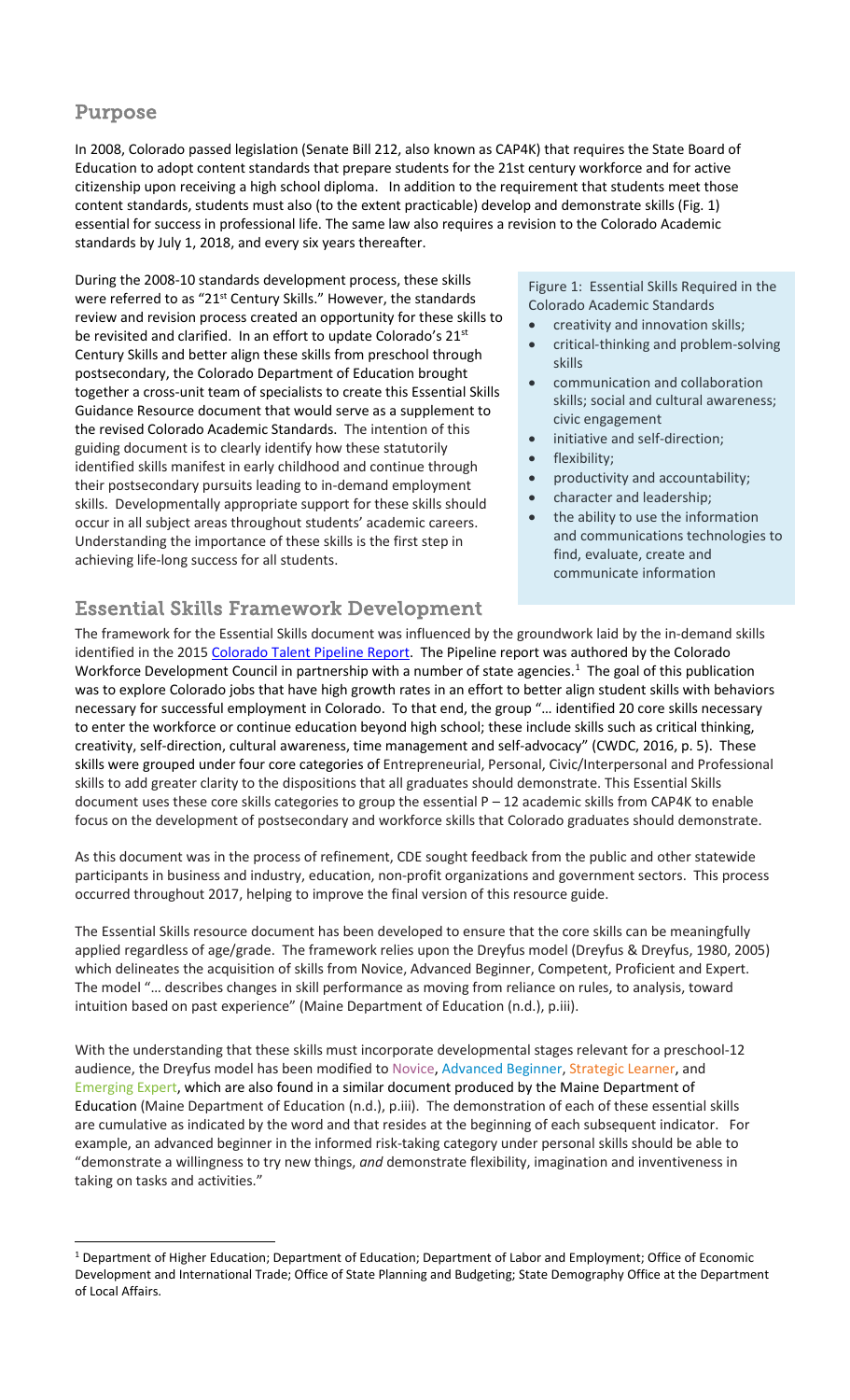# Personal Skills<sup>[2](#page-3-0)</sup>

*A Colorado graduate demonstrates personal skills through self-awareness, initiative and self-direction, personal responsibility and self-management, adaptability and flexibility, and perseverance and resilience. A student with these skills can:*

|                                      | <b>Novice</b>                                                                                                        | <b>Advanced</b><br><b>Beginner</b>                                                                                                 | <b>Strategic</b><br><b>Learner</b>                                                                                                                                                          | <b>Emerging Expert</b>                                                                                                                                                   |
|--------------------------------------|----------------------------------------------------------------------------------------------------------------------|------------------------------------------------------------------------------------------------------------------------------------|---------------------------------------------------------------------------------------------------------------------------------------------------------------------------------------------|--------------------------------------------------------------------------------------------------------------------------------------------------------------------------|
| <b>Self-Awareness</b>                | Accurately recognize one's<br>own emotions, thoughts<br>and values and how they<br>influence behavior                | $\ldots$ and<br>appropriately express<br>one's own emotions,<br>thoughts and values and<br>identify how they<br>influence behavior | $\dots$ and<br>assess personal strengths<br>and limitations, with a<br>well-grounded sense of<br>confidence, optimism and<br>a 'growth mindset'                                             | and<br>adapt to environments<br>with appropriate emotions<br>and behaviors,<br>demonstrate personal<br>awareness through the<br>development of positive<br>relationships |
| Initiative/<br><b>Self-Direction</b> | Recognize personal<br>characteristics,<br>preferences, thoughts and<br>strengths                                     | and<br>pursue opportunities to<br>engage and learn interests                                                                       | $\ldots$ and<br>apply knowledge to set<br>goals, make informed<br>decisions and transfer to<br>new contexts                                                                                 | $\ldots$ and<br>make responsibility for<br>and pursue opportunities                                                                                                      |
| Personal<br><b>Responsibility</b>    | Handle impulses and<br>behavior with minimal<br>direction                                                            | $\ldots$ and<br>discern differences of<br>effective and ineffective<br>processes, communication<br>and tasks                       | $\dots$ and<br>regulate one's emotions,<br>thoughts and behaviors in<br>different situations                                                                                                | $\ldots$ and<br>develop, plan and<br>organize self-behavior                                                                                                              |
| Adaptability/<br><b>Flexibility</b>  | Recognize emotional<br>response to ideas that<br>differ from one's own                                               | $\dots$ and<br>regulate reactions to<br>differing perspectives                                                                     | $\dots$ and<br>look for and value in<br>different perspectives<br>expressed by others                                                                                                       | $\dots$ and<br>demonstrate ways to<br>adapt and reach workable<br>solutions                                                                                              |
| Perseverance/<br><b>Resilience</b>   | Resist distractions,<br>maintain attention, and<br>continue the task at hand<br>through frustration or<br>challenges | $\ldots$ and<br>set goals and develop<br>strategies to remain<br>focused on learning goals                                         | $\ldots$ and<br>focus on learning goals by<br>employing motivation and<br>familiar strategies for<br>engagement and evaluate<br>progress, making<br>necessary changes to stay<br>the course | and<br>work effectively in a<br>climate of ambiguity and<br>changing priorities                                                                                          |

<span id="page-3-0"></span><sup>&</sup>lt;sup>2</sup> The Personal Skills chart draws heavily from The Partnership for 21st Century Skills (2009) and Maine Department of Education (n.d.).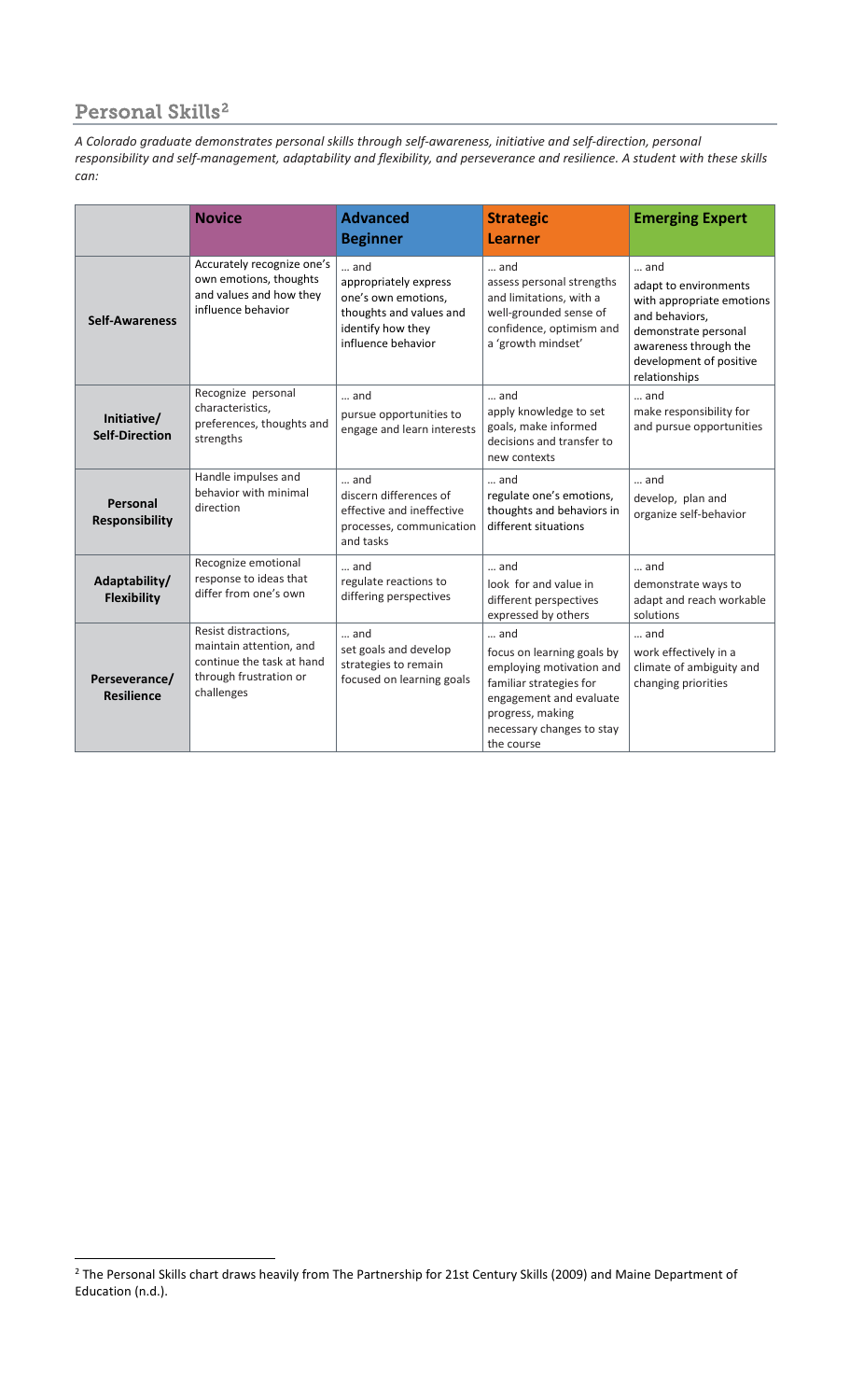# Entrepreneurial Skills<sup>[3](#page-4-0)</sup>

*A Colorado graduate demonstrates entrepreneurial skills through critical thinking and problem-solving, creativity and innovation, inquiry and analysis, and risk-taking. A student with these skills can:*

|                                                        | <b>Novice</b>                                                                                       | <b>Advanced</b><br><b>Beginner</b>                                                                               | <b>Strategic</b><br><b>Learner</b>                                                                                       | <b>Emerging Expert</b>                                                                                                       |
|--------------------------------------------------------|-----------------------------------------------------------------------------------------------------|------------------------------------------------------------------------------------------------------------------|--------------------------------------------------------------------------------------------------------------------------|------------------------------------------------------------------------------------------------------------------------------|
| <b>Critical Thinking/</b><br>Problem<br><b>Solving</b> | Recognize that problems<br>can be identified and<br>possible solutions can be<br>generated          | and<br>define the problem using<br>a variety of strategies                                                       | and<br>make connections<br>between information<br>gathered and personal<br>experiences to apply<br>and/or test solutions | and<br>"interpret information and<br>draw conclusions based<br>upon information<br>gathered to formulate a<br>new problem."4 |
| Creativity/<br><b>Innovation</b>                       | Demonstrate curiosity,<br>imagination and eagerness<br>to learn more                                | $\dots$ and<br>build on personal<br>experience to specify a<br>challenging problem to<br>investigate             | $\dots$ and<br>engage in novel<br>approaches, moves,<br>directions, ideas and/or<br>perspectives                         | and<br>synthesize ideas in original<br>and surprising ways                                                                   |
| Inquiry/<br><b>Analysis</b>                            | Recognize and describe<br>cause-and-effect<br>relationships and patterns<br>in everyday experiences | $\dots$ and<br>investigate to form<br>hypotheses, make<br>observations and draw<br>conclusions                   | $\ldots$ and<br>test<br>hypotheses/prototype<br>with planned process for<br>getting feedback                             | and<br>make predictions and<br>design data/information<br>collection and analysis<br>strategies                              |
| <b>Informed Risk</b><br><b>Taking</b>                  | Demonstrate a willingness<br>to try new things                                                      | $\dots$ and<br>demonstrate flexibility,<br>imagination and<br>inventiveness in taking on<br>tasks and activities | and<br>innovate from failure,<br>connect learning across<br>domains and recognize<br>new opportunities                   | and<br>act on creative ideas to<br>make a tangible and useful<br>contribution                                                |

<span id="page-4-0"></span><sup>&</sup>lt;sup>3</sup> The Entrepreneurial Skills chart draws heavily from The Partnership for 21st Century Skills (2009) and Maine Department of Education (n.d.).

<span id="page-4-1"></span><sup>4</sup> The Partnership for 21st Century Skills (2009). P21 framework definitions. Retrieved from [http://www.p21.org/storage/documents/docs/P21\\_Framework\\_Definitions\\_New\\_Logo\\_2015.pdf.](http://www.p21.org/storage/documents/docs/P21_Framework_Definitions_New_Logo_2015.pdf)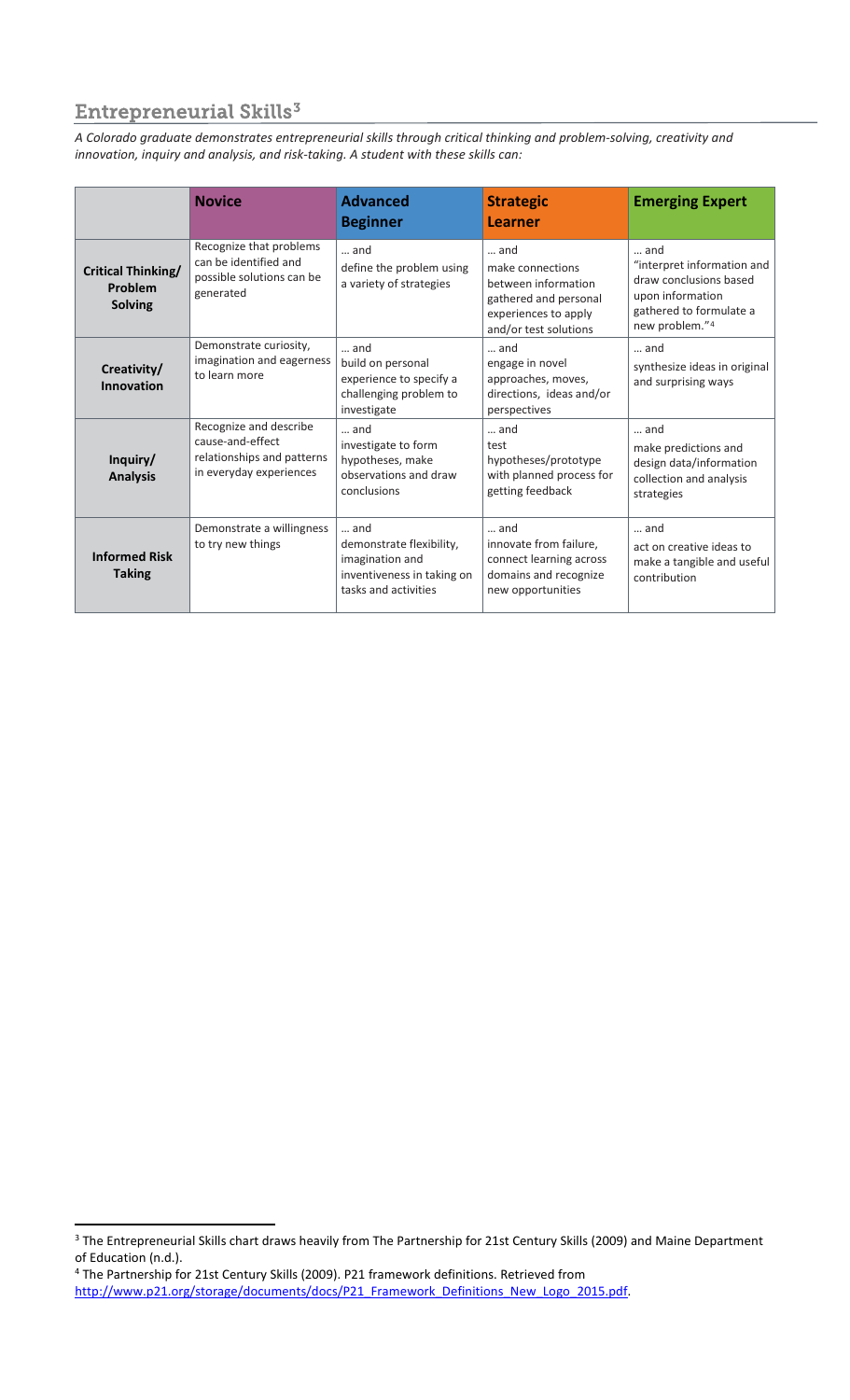# Civic/Interpersonal Skills<sup>[5](#page-5-0)</sup>

*A Colorado graduate demonstrates civic/interpersonal skills through collaboration and teamwork, strong communication skills, global and cultural awareness, civic engagement and strong character. A student with these skills can:*

|                                                                                   | <b>Novice</b>                                                                                                         | <b>Advanced</b><br><b>Beginner</b>                                                                                                                             | <b>Strategic</b><br><b>Learner</b>                                                                                                                                                                                 | <b>Emerging</b><br><b>Expert</b>                                                                                                                                                                                                            |
|-----------------------------------------------------------------------------------|-----------------------------------------------------------------------------------------------------------------------|----------------------------------------------------------------------------------------------------------------------------------------------------------------|--------------------------------------------------------------------------------------------------------------------------------------------------------------------------------------------------------------------|---------------------------------------------------------------------------------------------------------------------------------------------------------------------------------------------------------------------------------------------|
| Collaboration/<br><b>Teamwork</b>                                                 | Recognize how personal<br>actions have had a<br>positive or negative<br>impact on others with<br>feedback as needed   | and<br>recognize how<br>members of a<br>community rely on each<br>other, considering<br>personal contributions<br>as applicable                                | and<br>"follow a process<br>identified by others to<br>help generate ideas,<br>negotiate roles and<br>responsibilities, and<br>respects consensus in<br>decision making" <sup>6</sup>                              | $\ldots$ and<br>use interpersonal skills<br>to learn and work with<br>individuals from diverse<br>backgrounds                                                                                                                               |
| <b>Communication</b><br>(using information<br>and communications<br>technologies) | Articulate personal<br>strengths and<br>challenges using<br>different forms of<br>communication to<br>express oneself | and<br>consider purpose,<br>formality of context and<br>audience, and distinct<br>cultural norms when<br>planning content,<br>mode, delivery and<br>expression | and<br>"establish goals for<br>communication and<br>plan out steps<br>accordingly"7                                                                                                                                | and<br>articulate thoughts and<br>ideas effectively using<br>oral, written and<br>nonverbal<br>communication skills in<br>a variety of forms and<br>contexts (including<br>multi-lingual)                                                   |
| Global/<br><b>Cultural Awareness</b>                                              | Compare attitudes and<br>beliefs as an individual<br>to others                                                        | and<br>identify and explain<br>multiple perspectives<br>(cultural, global) when<br>exploring events, ideas<br>and issues                                       | and<br>plan and evaluate<br>complex solutions to<br>global challenges that<br>are appropriate to their<br>contexts using multiple<br>disciplinary perspectives<br>(such as cultural,<br>historical and scientific) | $\dots$ and<br>apply knowledge and<br>skills to implement<br>sophisticated,<br>appropriate and<br>workable solutions to<br>address complex global<br>problems using<br>interdisciplinary<br>perspectives<br>independently or with<br>others |
| <b>Civic Engagement</b>                                                           | Identify and reflect<br>upon personal<br>connections to<br>community systems                                          | and<br>connect knowledge<br>(facts, theories, etc.)<br>from personal ideas<br>and understandings to<br>civic engagement                                        | and<br>participate in social or<br>community activities                                                                                                                                                            | and<br>"participate effectively<br>in civic life" <sup>8</sup>                                                                                                                                                                              |
| <b>Character</b>                                                                  | Demonstrate an<br>understanding of cause<br>and effect related to<br>personal decisions                               | and<br>state a position and<br>reflect on possible<br>objections to,<br>assumptions and<br>implications of the<br>position                                     | and<br>apply ethical<br>perspectives/concepts<br>to an ethical question/<br>situation/ scenario                                                                                                                    | and<br>"apply a fundamental<br>understanding of the<br>ethical/legal issues in<br>many context<br>including the access<br>and use of<br>information"9                                                                                       |

<span id="page-5-0"></span><sup>&</sup>lt;sup>5</sup> The Civic/Interpersonal Skills chart draws heavily from The Partnership for 21st Century Skills (2009) and Maine Department of Education (n.d.).

<span id="page-5-1"></span><sup>6</sup> Maine Department of Education (n.d.). Understanding Maine's Guiding Principles report, p.22.

<span id="page-5-2"></span><sup>7</sup> Ibid, p. 3

<span id="page-5-3"></span><sup>8</sup> The Partnership for 21st Century Skills (2009). P21 framework definitions. Retrieved from

<span id="page-5-4"></span>[http://www.p21.org/storage/documents/docs/P21\\_Framework\\_Definitions\\_New\\_Logo\\_2015.pdf.](http://www.p21.org/storage/documents/docs/P21_Framework_Definitions_New_Logo_2015.pdf) 9 Ibid p. 2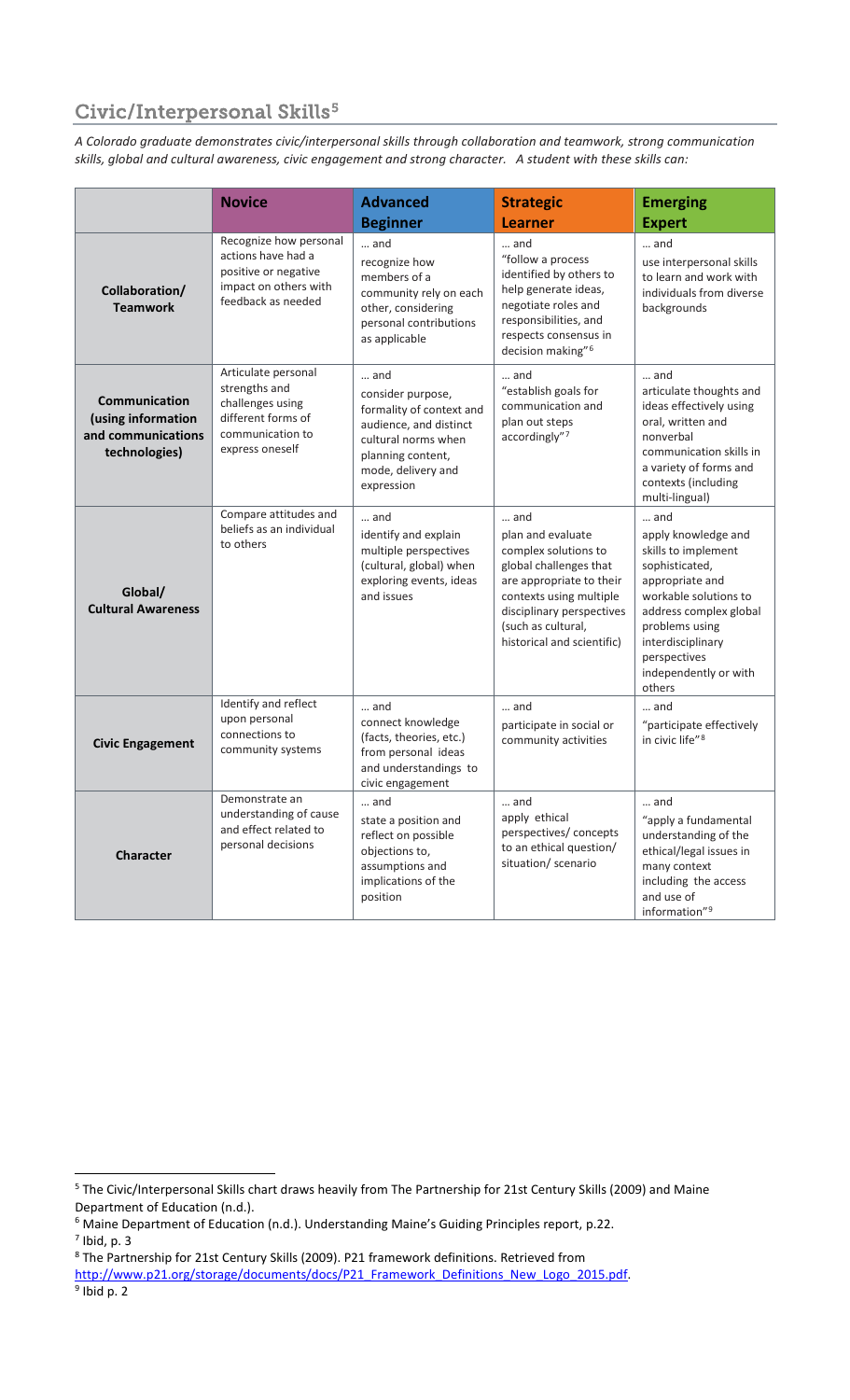# Professional Skills<sup>10</sup>

*A Colorado graduate demonstrates professional skills through task and time management, career awareness, information literacy, productivity and accountability, self-advocacy and leadership. A student with these skills can:*

|                                                                     | <b>Novice</b>                                                                                         | <b>Advanced</b>                                                                                                                                                               | <b>Strategic</b>                                                                                                                                                                                                                                                                       | <b>Emerging</b>                                                                                                                                                                                                                                   |
|---------------------------------------------------------------------|-------------------------------------------------------------------------------------------------------|-------------------------------------------------------------------------------------------------------------------------------------------------------------------------------|----------------------------------------------------------------------------------------------------------------------------------------------------------------------------------------------------------------------------------------------------------------------------------------|---------------------------------------------------------------------------------------------------------------------------------------------------------------------------------------------------------------------------------------------------|
|                                                                     |                                                                                                       | <b>Beginner</b>                                                                                                                                                               | <b>Learner</b>                                                                                                                                                                                                                                                                         | <b>Expert</b>                                                                                                                                                                                                                                     |
| <b>Task/Time</b><br><b>Management</b>                               | Articulate task<br>requirements and<br>identify deadlines                                             | and<br>develop and utilize basic<br>task and time-<br>management strategies<br>effectively                                                                                    | and<br>demonstrate task-<br>management attributes<br>associated with<br>producing high-quality<br>products including the<br>abilities to:<br>. Work positively and<br>ethically<br>• Manage time and<br>projects effectively<br>• Multi-task<br>• Clearly communicating<br>with others | and<br>set personal goals and<br>take responsibility for<br>those goals through<br>reflection upon prior<br>outcomes                                                                                                                              |
| Career<br><b>Awareness</b>                                          | Ask questions and<br>learn more about<br>careers and other life<br>pursuits                           | and<br>connect careers and<br>other life pursuits to<br>personal interest                                                                                                     | and<br>"pursue a path of inquiry<br>initiated by personal<br>connections to careers<br>and other life pursuits" <sup>11</sup>                                                                                                                                                          | and<br>demonstrate<br>knowledge,<br>understanding and<br>personal awareness of<br>how one's dreams and<br>interests translate into<br>career fulfillment and<br>career pathways<br>available in local,<br>regional, national and<br>global arenas |
| <b>Information Literacy</b>                                         | Articulate the most<br>effective options to<br>access information<br>needed for a specific<br>purpose | and<br>identify and evaluate key<br>attributes of a variety of<br>information sources (e.g.,<br>books, newspapers,<br>online or print articles,<br>social media) for validity | and<br>"examine how<br>individuals interpret<br>messages differently,<br>how values and points of<br>view are included or<br>excluded, and how<br>media can influence<br>beliefs and behaviors" <sup>12</sup>                                                                          | and<br>"analyze both how and<br>why media messages<br>are constructed and for<br>what purposes,"13 and<br>use information<br>accurately, ethically and<br>creatively for the issue<br>or problem at hand                                          |
| Use Information and<br><b>Communications</b><br><b>Technologies</b> | Find information<br>through the use of<br>technologies                                                | $\ldots$ and<br>communicate<br>information through the<br>use of technologies                                                                                                 | and<br>evaluate information<br>through the use of<br>technologies                                                                                                                                                                                                                      | $\ldots$ and<br>create information<br>through the use of<br>technologies                                                                                                                                                                          |
| Self-Advocacy                                                       | Appropriately express<br>a range of emotions to<br>communicate personal<br>ideas/needs                | and<br>ask questions to develop<br>further personal<br>understanding                                                                                                          | and<br>demonstrate<br>confidence in sharing<br>ideas/feelings                                                                                                                                                                                                                          | and<br>demonstrate an<br>accurate and clear sense<br>of goals, abilities, needs<br>and know how to<br>request and/or acquire<br>them                                                                                                              |
| Leadership                                                          | Model positive<br>behaviors for others                                                                | and<br>demonstrate leadership<br>skills (e.g., organizing<br>others, taking initiative,<br>team-building)                                                                     | and<br>demonstrate confidence<br>while recognizing that<br>personal actions impact<br>others                                                                                                                                                                                           | and<br>educate and inspire<br>others to realize their<br>potential                                                                                                                                                                                |

<span id="page-6-2"></span><sup>12</sup> The Partnership for 21st Century Skills (2009). P21 framework definitions, p.5. Retrieved from

<span id="page-6-0"></span><sup>&</sup>lt;sup>10</sup> The Professional Skills chart draws heavily from The Partnership for 21st Century Skills (2009) and Maine Department of Education (n.d.).

<span id="page-6-1"></span><sup>&</sup>lt;sup>11</sup> Maine Department of Education (n.d.). Understanding Maine's Guiding Principles report, p.26.

<span id="page-6-3"></span>[http://www.p21.org/storage/documents/docs/P21\\_Framework\\_Definitions\\_New\\_Logo\\_2015.pdf.](http://www.p21.org/storage/documents/docs/P21_Framework_Definitions_New_Logo_2015.pdf)<br><sup>13</sup> Ibid p. 5